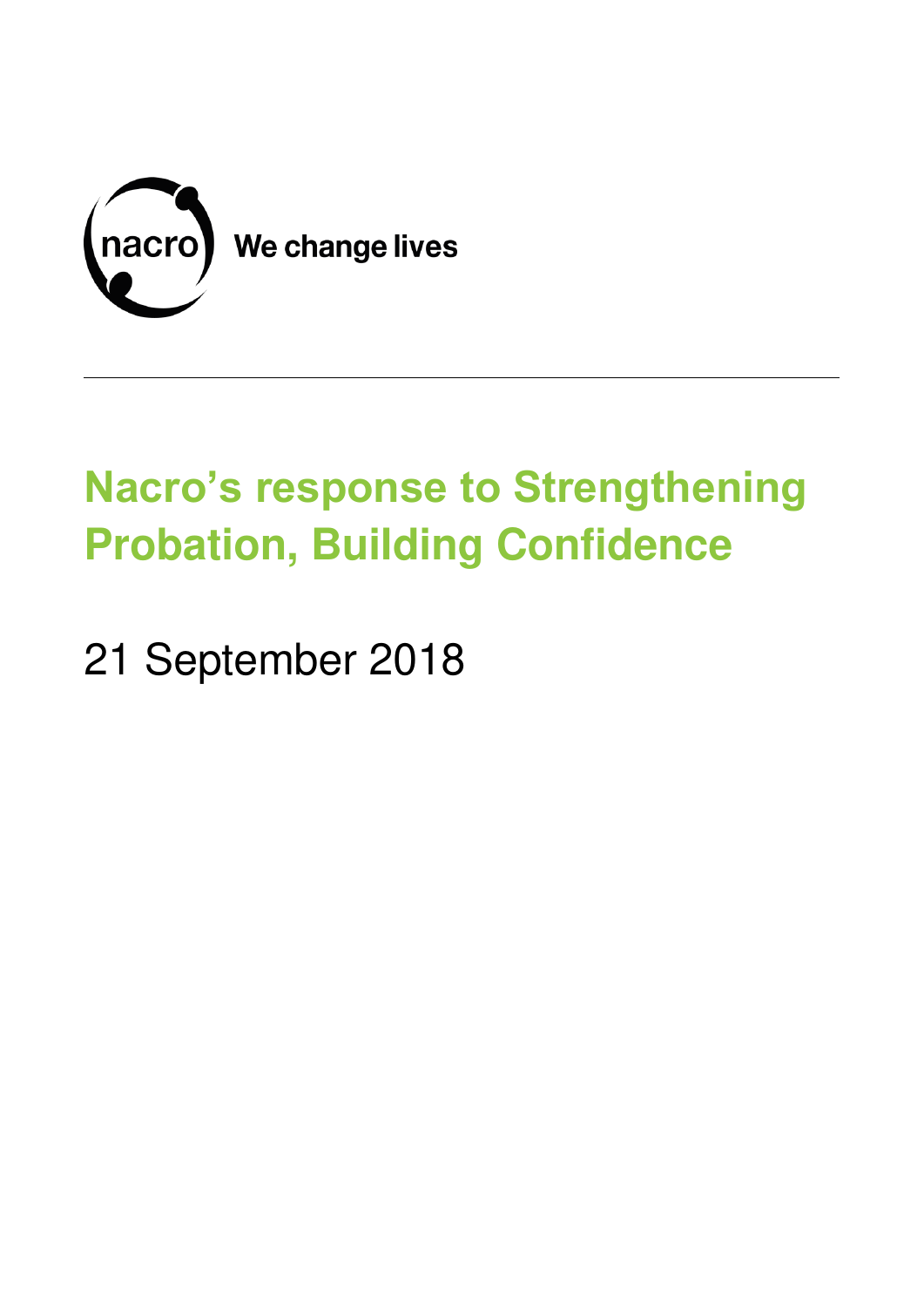# **About Nacro**

We are a national social justice charity with more than 50 years' experience of changing lives, building stronger communities and reducing crime. We house, we educate, we support, we advise, and we speak out for and with disadvantaged young people and adults. We are passionate about changing lives. We never give up.

Nacro is a strategic partner to Sodexo in the Transforming Rehabilitation (TR) programme, and we are a service delivery partner within the supply chain of four Community Rehabilitation Companies (CRCs): we are a delivery partner for Sodexo in BeNCH, Essex and South Yorkshire; and for Seetec in Kent. In addition, we support people who are supervised by CRCs or the National Probation Service (NPS) through other programmes in London, Durham Tees Valley, Northumbria, Staffordshire and West Midlands, and Cheshire and Greater Manchester. For instance, we run an enhanced through-the-gate service for people with mental health concerns leaving HMP Belmarsh, HMP Thameside and HMP Isis, funded by The Oxleas National Health Service Trust.

Our response to this consultation is based on the experiences of our practitioners and staff, as well as consultation with people with first-hand experience of probation services and the criminal justice system. We have also used research findings from Beyond Youth Custody, a 6 year learning and awareness programme led by Nacro exploring effective resettlement for young people leaving custody. We believe the findings of this research are applicable and transferable to the adult estate and have referenced this throughout.

Please contact Caroline Drummond, Policy and Public Affairs Manager, for more information on our response: [caroline.drummond@nacro.org.uk](mailto:caroline.drummond@nacro.org.uk) or 0207 902 5442.

# **Key points**

- The voluntary sector have the expertise and experience to deliver direct, specialist work with individuals and need to be guaranteed to take more of a leading role in this.
- Ensuring providers and the voluntary sector are able to deliver quality outcomes should be central to any commissioning structure
- Consistent, ongoing work at every level with other government departments, including the Department of Work and Pensions and Ministry of Housing Communities and Local Government is critical to unblocking some of the major barriers to effective resettlement
- Access and service provision must be based on need and ongoing review of need.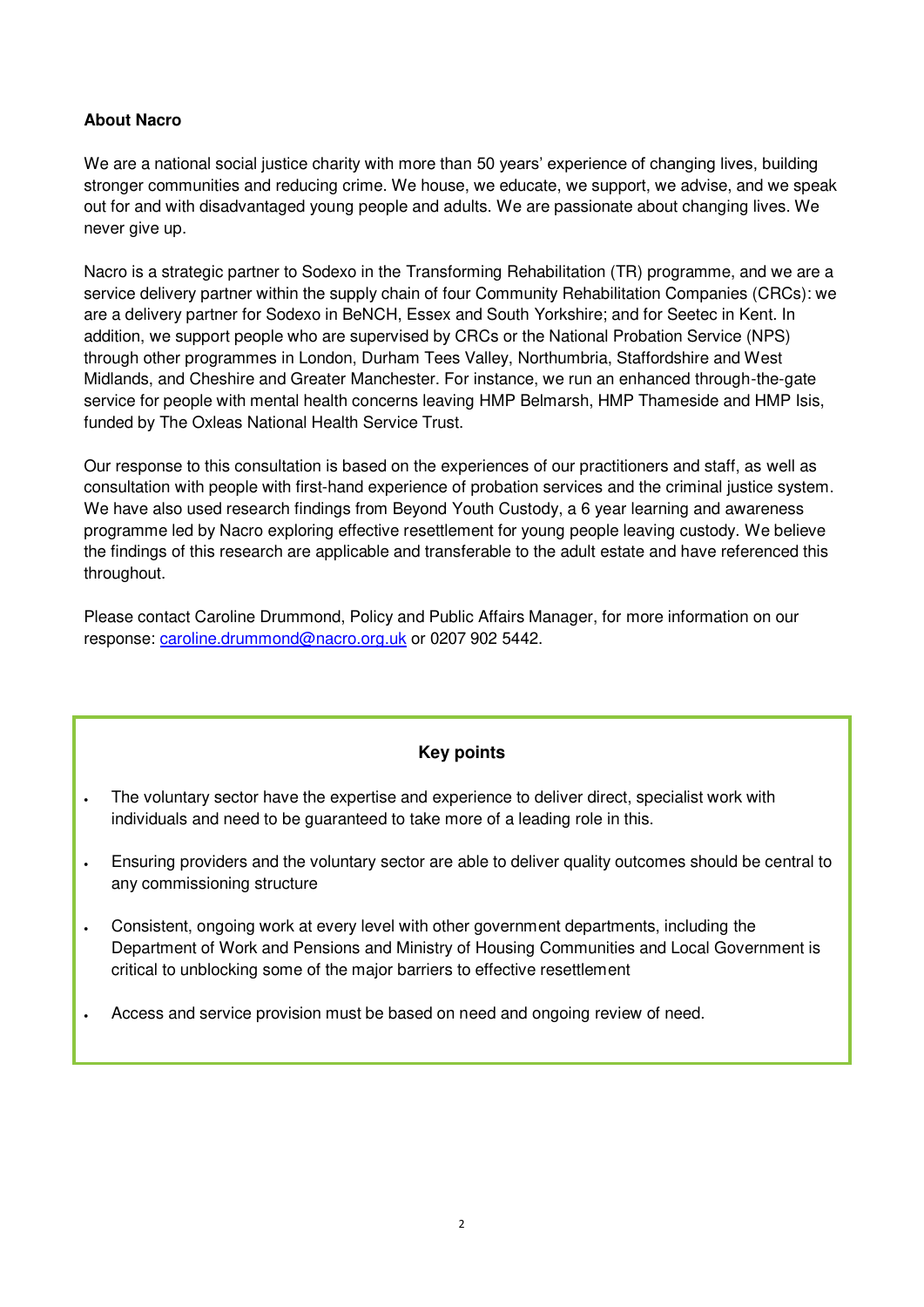# **1. What steps could we take to improve the continuity of supervision throughout an offender's sentence?**

The current criminal justice landscape has had a significant impact upon the quality and frequency of supervision throughout a sentence. A rising prison population (until recently, but which is still expected to increase further), an increase in the use of short custodial sentences and stretched prison and probation resources are just some of the factors that have left the current quality of supervision inadequate to support people to stop reoffending and move forward with their lives. As is widely referenced, TR has not delivered what it set out to do.

As referenced in the consultation document (para 23) constructive and positive relationships between probation staff and the people they work with are critical foundations to engagement with resettlement which requires a continuity of care. One of the key themes from Beyond Youth Custody partnership programme was the importance of having a consistent, trusting relationship between practitioners and the young people they worked with.<sup>1</sup> Central to this, the practitioner guides a shift in the individual, from a pro offending identity to a pro social one, identifying future goals and supporting them towards these. For some of the young custody leavers we spoke to throughout the programme, this was the difference between engagement with resettlement planning and activity, and not. A churn of staff and lack of consistency significantly impacts upon relationships and engagement with resettlement activities.

We believe this desistance theory is directly applicable and should be central to probation supervision. Responsible Officers in CRCs and Offender Managers in the National Probation Service (NPS) (from here, referred to collectively as Supervising Officers) should provide this support and guide in identity shift, working with the individual to identify goals and facilitate the pathways to get there, enabling a positive and sustainable future away from reoffending. A comprehensive assessment of resettlement needs should not just be based on tick boxes of structural outcomes but also provide the foundations for this support in identity shift. We believe that resettlement activities need to start at the earliest possible point, however currently this usually only happens in the last 12 weeks of a sentence, leaving little time to stabilise and support the individual. The management of a sentence should be seamless and centred on preparation for a successful release into the community.

The Nacro service users we spoke to as part of this consultation process highlighted the importance of consistency and the direct correlation between having a consistent, trusting relationship and engagement with supervision. Ensuring those being supervised understand the purpose of supervision is also key to engagement. The Clinks report 'Under represented, under pressure, under resourced, the voluntary sector in TR' references service user perceptions of CRC resettlement support being all about assessments and not face to face time. $^2$  Creating structures that reduce duplicate assessments so that the individual does not have to repeat information and circumstances to multiple agencies will help to aid engagement and make the true and meaningful purpose of supervision clearer.

The current split of NPS and CRCs has created a probation service which does not promote continuity of supervision, with NPS creating pre sentence reports and supervising high risk offenders, and CRCs then supervising low and medium risk offenders in custody and in the community. Currently, the split between these categories of risk can be problematic, as in dealing with complex and often chaotic individuals,

<sup>2</sup> Clinks (2018) 'Under represented, under pressure, under resourced, the voluntary sector in TR' p.24 https://www.clinks.org/sites/default/files/basic/files-downloads/clinks\_track-tr\_under\_final-web.pdf

<sup>&</sup>lt;sup>1</sup> Hazel, N., Goodfellow, P., Liddle, M., Bateman, T., and Pitts, J (2017) Now all I care about is my future: Framework for the effective *resettlement of young people leaving custody*. London: Beyond Youth Custody, p. 11-13. Available at:

[http://www.beyondyouthcustody.net/wp-content/uploads/Now-all-I-care-about-is-my-future-Supporting-the-shift-a-summary.pdf.](http://www.beyondyouthcustody.net/wp-content/uploads/Now-all-I-care-about-is-my-future-Supporting-the-shift-a-summary.pdf) Where Beyond Youth Custody is referenced throughout this response, publications from the programme can be found here: http://www.beyondyouthcustody.net/resources/publications/categories/all/<br>http://www.beyondyouthcustody.net/resources/publications/categories/all/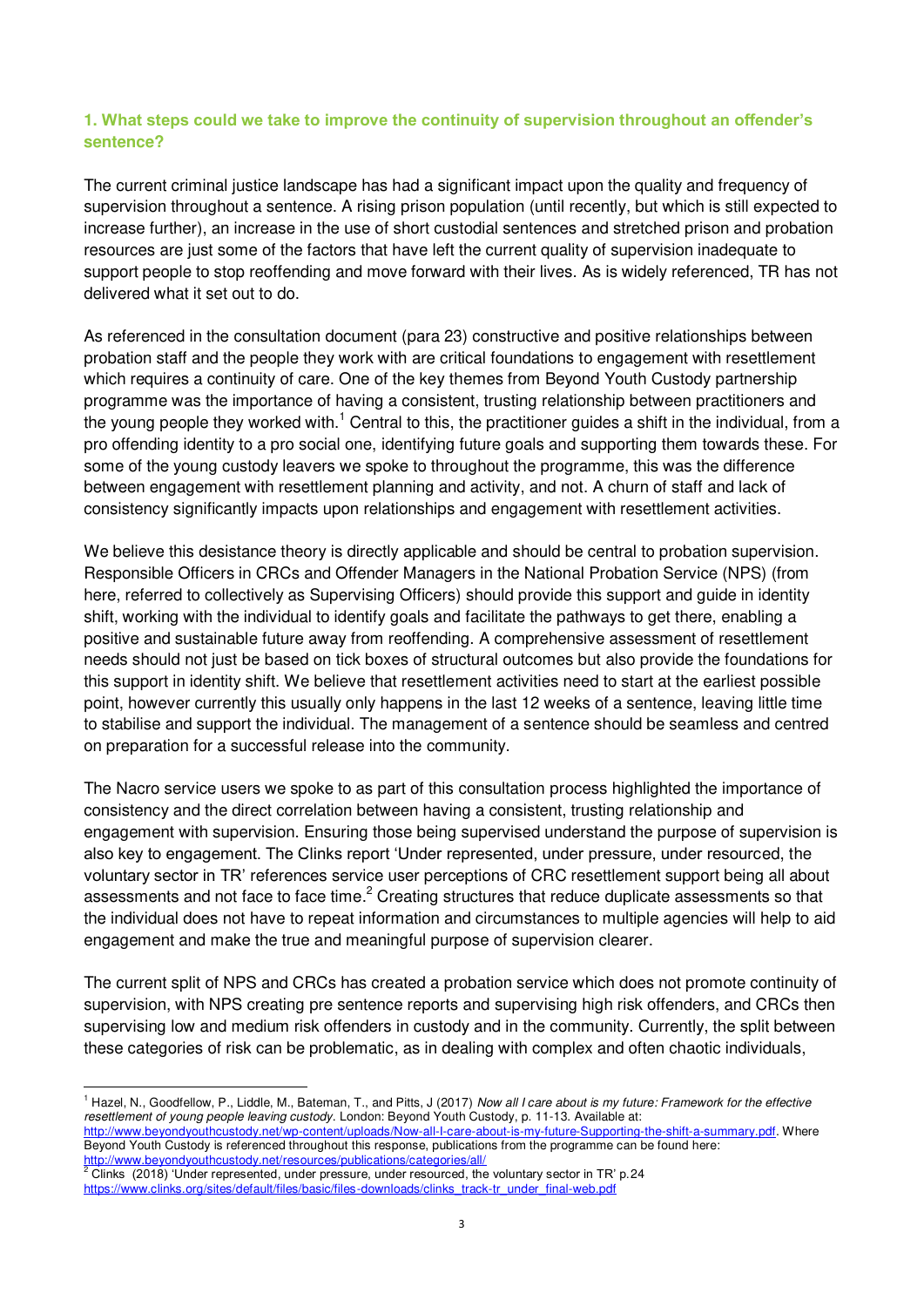levels of risk can change very quickly. The processes of moving somebody between the CRC and NPS needs to be smooth and properly coordinated, with comprehensive information sharing and consistency of supervision - we know that this has not always happened.

We recommend that new structures of probation services should consider how they will enable continuity of supervision from pre-sentence stage to supervision and enable timely and effective information sharing between agencies. A single HMPPS lead in each of the regions should go some way to ensuring more join up and continuity between split agencies, if this model is maintained.

We also agree that one Supervising Officer should supervise someone throughout their sentence, to enable a trusted and consistent relationship to form. Additionally, a designated deputy could be appointed in each team to cover illnesses, staff annual leave and turnover.

# **2. What frequency of contact between offenders and offender managers is most effective to promote purposeful engagement? How should this vary during a period of supervision and in which circumstances are alternatives to face-to-face meetings appropriate? Do you have evidence to support your views?**

As referenced in the consultation document (para 26) there is little evidence to show what the optimal form or frequency of contact is. An individualised response to supervision is critical – we know that for some people, support is very much necessary, particularly in the initial stages of supervision periods. Placing people in prisons near their home could facilitate face to face contact with their Supervising Officer on an earlier and more consistent basis. This greater ease of contact, for those in prison before their release is an important part of assessing need and frequency of future contact.

However, for some, supervision only needs to be light touch. We believe that the Supervising Officer should have discretion to balance the needs of the individual and the risk posed, to determine frequency and method of contact. Discretion should also be exercised throughout the supervision period as changes might need to be made, taking into account the individual's circumstances. A flexible approach which can adapt to facilitate the highest chance of engagement with resettlement activities is crucial.

Imposing blanket minimum national standards around frequency of contact can arguably detract from an individualised approach and undermine professional judgement, as well as risk a race to achieve and adhere only to this standard. A balance needs to be struck to ensure that ongoing risk and needs assessments can be made to ensure that individual is getting the support they need.

Additionally, we believe the current technology and methods of communication, for example sending letters, need to be modernised. As part of our service user feedback, we heard that last minute changes to appointments being sent by letters can mean missing appointments and the use of text messaging and emailing being a much more effective way to communicate. We also heard from people that were self employed that long travel to face to face supervision caused disruption to their work and income, a critical factor in resettlement. The use of Skype or similar activity could be a far more effective way to facilitate supervision where distances are involved. Where appointments are missed, this can sometimes be due to last minute changes not being communicated properly or other reasons that should not lead to an automatic breach.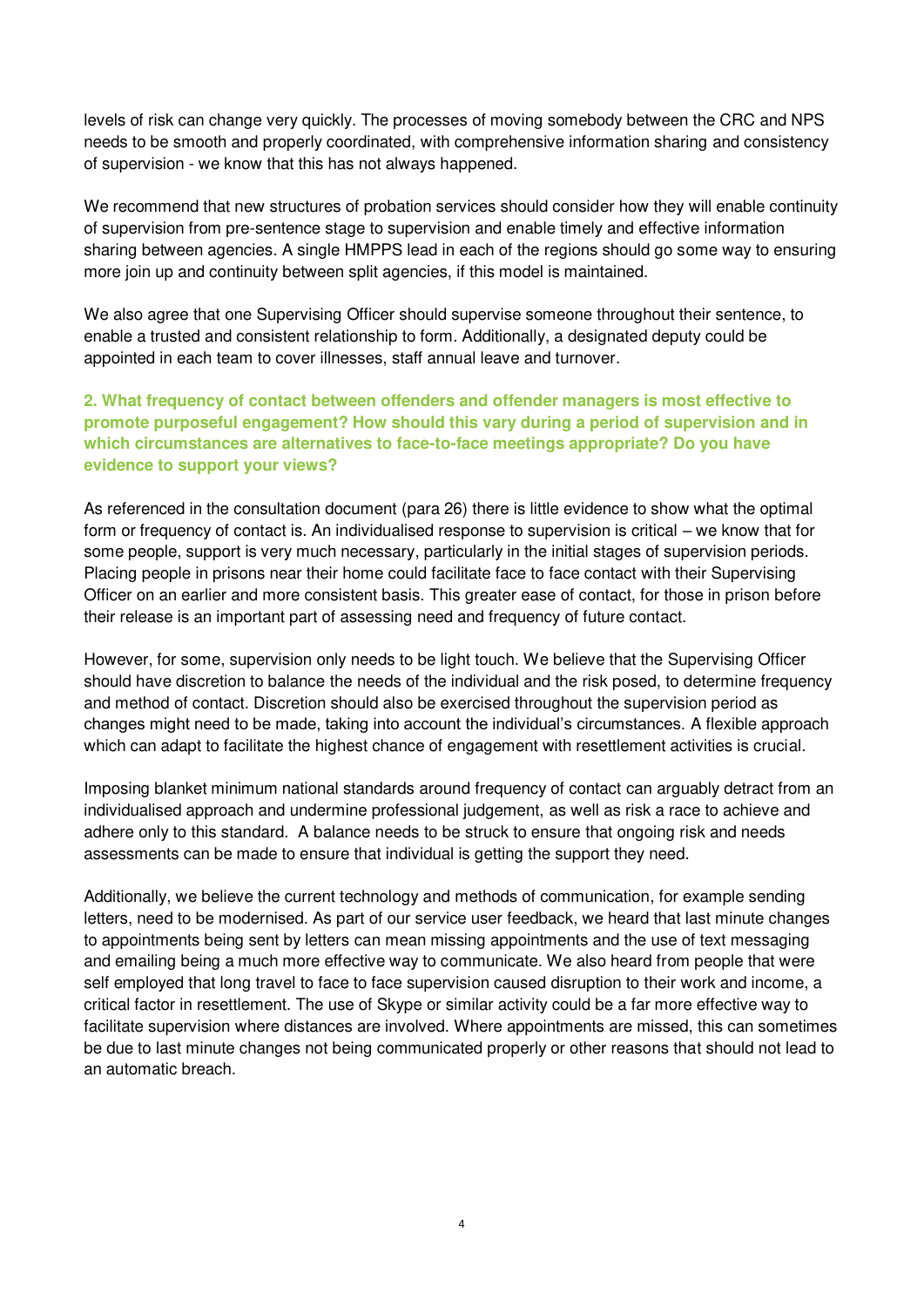#### **3. How can we promote unpaid work schemes which both make reparation to communities and equip offenders with employment-related skills and experience?**

Where unpaid work schemes currently sit as a 'punishment activity' under sentencing guidelines on a Community Order, we believe that the days required to be taken under these schemes should be firmly focused on rehabilitation and include opportunities to develop workplace skills, relevant to the individual's needs. For those who have pathway needs, including employability skills, this is an opportunity to develop these and secure an employment pathway. There are many examples of good practice in this area, incorporating skills linked to the local labour market. Providing individuals with skills that will enable them to find local employment is critical in making unpaid work meaningful and a critical part of long term desistance. We would recommend that learning from good practice examples should be reviewed and used to form key principles of unpaid work schemes going forward.

Further, placing a focus on the reparation aspect of unpaid work can often underline a negative identity of offending, which we know can hinder the shift in identity. Using unpaid work schemes to gain skills and build confidence is crucial to promoting long term desistance from offending.

# **4. What changes should we make to post-sentence supervision arrangements to make them more proportionate and improve rehabilitative outcomes? (You may wish to refer to your answer to question 2.)**

The main focus of post-sentence supervision should be about supporting the individual to reach longer term goals and support a shift in identity, away from offending and towards effective and sustainable resettlement. Adequate time needs to be in place to assess these pathways at the beginning and throughout a sentence to establish detailed resettlement plans. However, resettlement outcomes for people leaving custody have been severely impacted upon by a lack of access to crucial services such as housing and mental health. Government figures suggest around a third of people leave custody without accommodation to go to. $^3$  Nacro have consistently argued that it is necessary to have a crossgovernmental approach to this as responsibilities for many of the crucial elements of resettlement and rehabilitation sit with other government departments and we welcome the reference to a cross-ministerial Reducing Reoffending group (please see our answer to q.9 for more on this).

We welcome the acknowledgement that the huge rise in people being recalled to custody has been due to the compulsory 12 month supervision. This compulsory supervision is not necessarily the most effective approach or best use of resources, particularly where this will set people up to fail - recalling people back to custody for issues around compliance, such as missing appointments, is disproportionate. Recall should be reserved for when the risk of serious harm or re-offending has increased to an unacceptable level. We would support removing the compulsory supervision element and recommend that supervision is based on a case by case assessment, with discretion to allow for what is most conducive to that person resettling as well as a risk assessment, with positive and practical support at the centre. In its recent report, the Justice Select Committee made a number of recommendations on this and we support the assessment based approach they put forward.<sup>4</sup> This will ensure an individualised and flexible approach.

<sup>3</sup> https://www.gov.uk/government/speeches/delivering-safer-and-more-secure-prisons-the-roots-to-rehabilitation

<sup>4</sup> Justice Committee (2018) Transforming Rehabilitation Inquiry

[https://publications.parliament.uk/pa/cm201719/cmselect/cmjust/482/48208.htm#\\_idTextAnchor096](https://publications.parliament.uk/pa/cm201719/cmselect/cmjust/482/48208.htm#_idTextAnchor096) para 144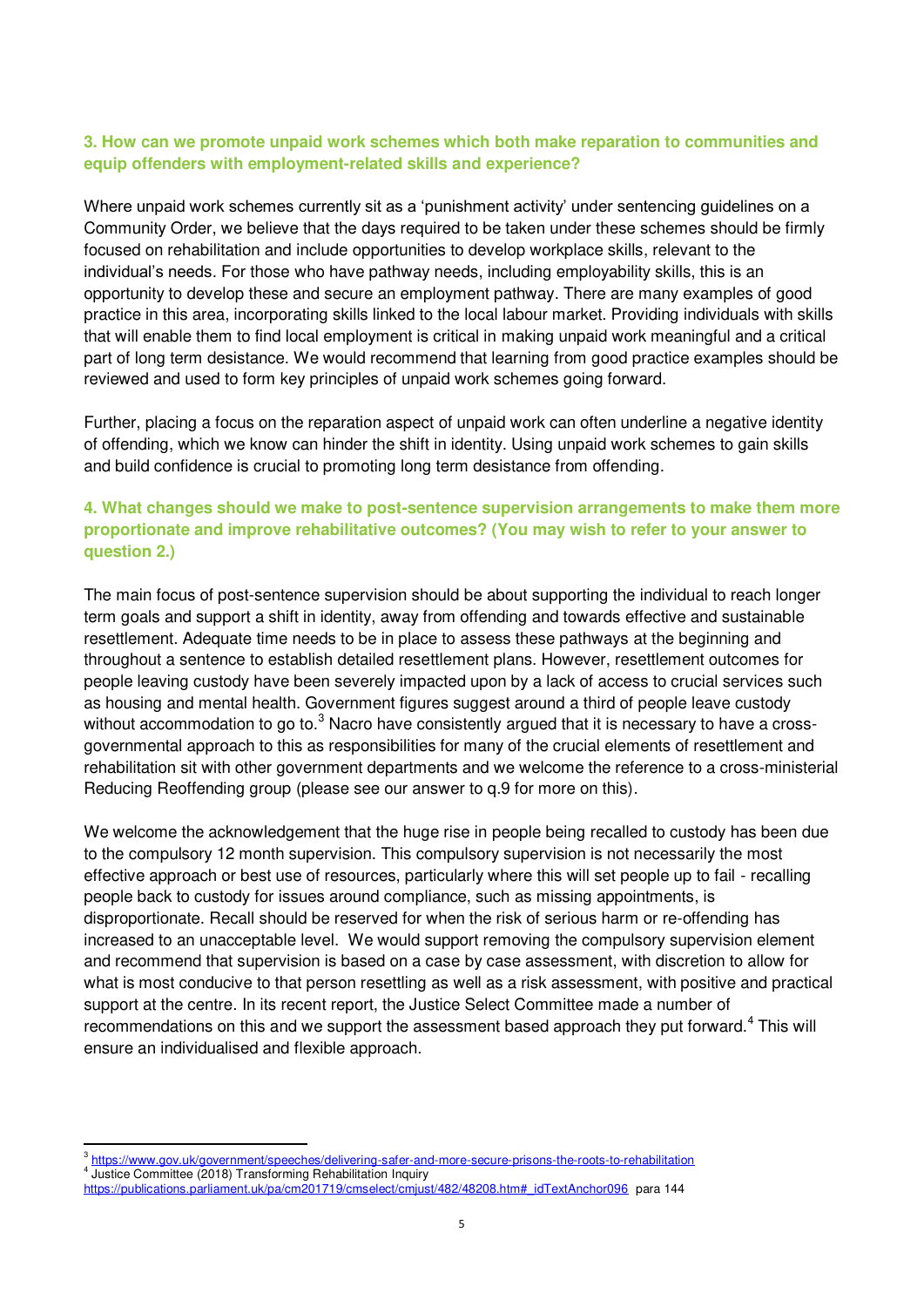## **5. What further steps could we take to improve the effectiveness of pre-sentence advice and ensure it contains information on probation providers' services?**

We believe there are a number of steps that could be taken to improve the effectiveness of pre-sentence advice. We agree with the reference in the consultation document (para 39) to understanding someone's circumstances to being crucial to ensuring the court can impose the most effective sentence. For example, effective community sentences that incorporate treatment orders (mental health, drug rehabilitation requirements (DRR), alcohol treatment requirements (ATR) and alcohol abstinence and monitoring requirements) will often be more effective and appropriate than a short custodial sentence. Reconviction rates for those undergoing community-based alcohol and drug treatment are reduced,<sup>5</sup> suggesting that these are effective and should be used more frequently. We also know that those serving short custodial sentences of 12 months or less have higher reconviction rates than similar offenders serving a community sentence.<sup>6</sup>

However, we have often heard that the lack of confidence in community sentences is due to the fact that courts do not know which services are available in the area. More effective pre-sentence advice should encourage use of these treatment orders more widely, as well as the recent initiative introduced by the Ministry of Justice (MOJ) to increase the use of them.<sup>7</sup> Improving pre-sentence advice and using effective community sentences should help to reduce the use of short custodial sentences and the revolving door in and out of prison that these can cause.

A comprehensive pre-sentence report will mean that informed decisions can be made by the judiciary. This should include sections to highlight issues around employment and housing, alongside other relevant information which should inform an appropriate sentence – balancing culpability and harm present in the offence with risk alongside resettlement needs and pathways.

Whilst steps have been taken to improve the quality of advice being given by the NPS through the Effective Proposal Tool, we believe there is a role for CRCs or equivalent bodies, to present in courts and provide detailed, localised information around what services exist for low and medium risk offenders. There needs to be a more individualised approach used by probation services and sentencers relating to resettlement plans, to ensure the highest chance of engagement. For example, a short custodial sentence is often not the most effective sentence to aid effective rehabilitation and resettlement, particularly where this disrupts employment, family ties, housing etc. As stated in the consultation document, engagement between courts and CRCs needs to be strengthened. The responsibility lies with the NPS to deliver advice to court but we believe that this should be heavily supported and informed by the provision of information by CRCs related to the availability and effectiveness of options in each case.

## **6. What steps could we take to improve engagement between courts and CRCs?**

We welcome the reinstituted National Sentencer and Probation Forum as a way for agencies to share information and discuss challenges more broadly, however this does not go far enough to ensure that more direct and bespoke advice is provided on specific cases. The model referenced in the document (a co-located dedicated worker with the NPS team informing pre-sentence reports with bespoke information on services available from the CRC) in ARCC in Durham Tees Valley is a model we would endorse.

<sup>&</sup>lt;sup>5</sup> Ministry of Justice (2017) 'The Impact of community-based drug and alcohol treatment on re-offending, London: Ministry of Justice and Public Health England' [https://assets.publishing.service.gov.uk/government/uploads/system/uploads/attachment\\_data/file/674858/PHE-](https://assets.publishing.service.gov.uk/government/uploads/system/uploads/attachment_data/file/674858/PHE-MoJ-experimental-MoJ-publication-version.pdf)[MOJ-experimental-MOJ-publication-version.pdf](https://assets.publishing.service.gov.uk/government/uploads/system/uploads/attachment_data/file/674858/PHE-MoJ-experimental-MoJ-publication-version.pdf)  6 Ibid.

<sup>&</sup>lt;sup>7</sup> https://www.gov.uk/government/news/vulnerable-offenders-steered-towards-treatment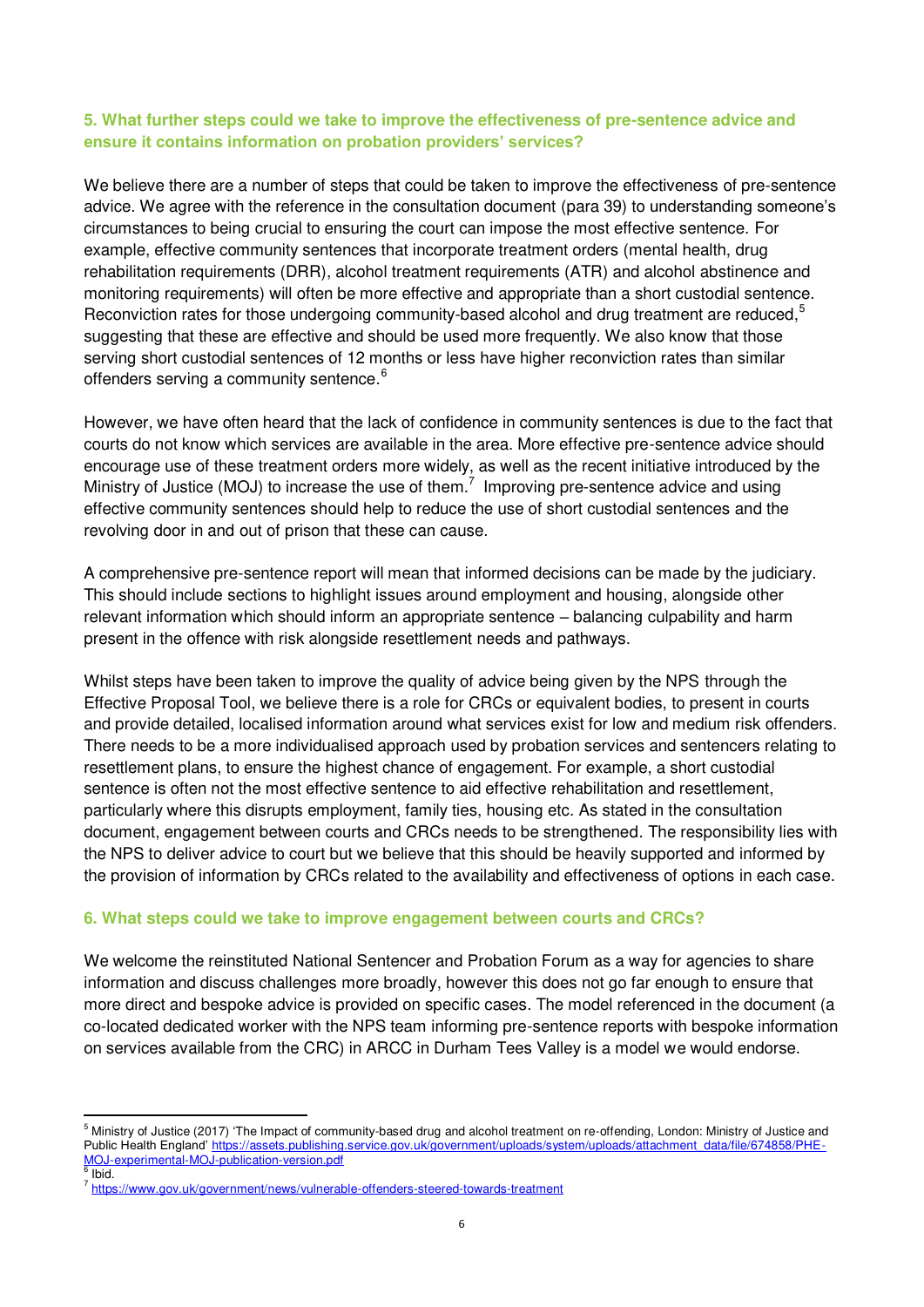The HMI Probation Thematic Review of Probation Work in Courts highlights the range of sentence liaison activity. In some areas, traditional Probation Liaison Committees had been kept, as well as in two other areas where Local Criminal Justice Board working groups were in place. The report notes that 'where formal probation liaison or business meetings endured and the CRC was represented at a local level, there was a sense of gradual improvement in the flow of information to sentencers.<sup>8</sup> The report goes on to support the point that currently there is not enough information about what kind of services are provided by CRCs and that this undermined sentence confidence.<sup>9</sup>

As stated above, we believe that enabling CRC officers to be present in courts would significantly improve engagement and information on services available. Additionally, CRC staff could also provide information on availability, waiting lists for programmes and on participation and completion rates to help the court determine the most appropriate, suitable and proportionate sentence or disposal. Alternatively, finding methods for sentencers to have up to date information at their fingertips on what is available would go some way to improving the take up of local, effective community services. This could be facilitated through technology such as tablets.

## **7. How else might we strengthen confidence in community sentences?**

A suite of longitudinal performance measures in which to evidence the effectiveness of community sentences would provide the magistracy and judiciary, as well as public, with grounded evidence of what works. Ongoing, robust and trusted analysis and review is critical to increasing confidence.

Engaging the judiciary directly with seeing where community sentences have worked would also be beneficial. Often, they will only hear about where community sentences haven't worked and a more accurate picture of volumes and completions should be provided as well as individual examples. This will ensure more confidence and a more rounded picture of the use and effectiveness of community sentences.

We would also recommend the MOJ and HMCTS collaborate to look at how training and awareness for magistrates and the judiciary can better embed information around probation structures and services. Lack of confidence in community sentences should be addressed by all agencies involved, including the MOJ, HMCTS and the Sentencing Council. We would recommend that the MOJ take the lead on this.

# **8. How can we ensure that the particular needs and vulnerabilities of different cohorts of offenders are better met by probation? Do you have evidence to support your proposals?**

# **Rehabilitation Activity Requirements**

 $\overline{a}$ 

Where Rehabilitation Activity Requirements (RAR) were intended to give flexibility to probation providers to choose the rehabilitative work for people to do, we have seen examples of where they were not utilised in the way they were meant to be. We heard of examples in one area where individuals were being sent to tenancy courses where they didn't need to and where these hours were not being filled. HMI Probation reports have shown that where the average number of activity days required is 28, on

<sup>&</sup>lt;sup>8</sup>HMI Probation (2017) The work of probation services in courts: An inspection by HM Inspectorate of Probation June 2017, section 2.2 [https://www.justiceinspectorates.gov.uk/hmiprobation/wp-content/uploads/sites/5/2017/06/The-work-of-probation-services-in-courts](https://www.justiceinspectorates.gov.uk/hmiprobation/wp-content/uploads/sites/5/2017/06/The-work-of-probation-services-in-courts-report.pdf)report.pdf<br><sup>9</sup> Ibid.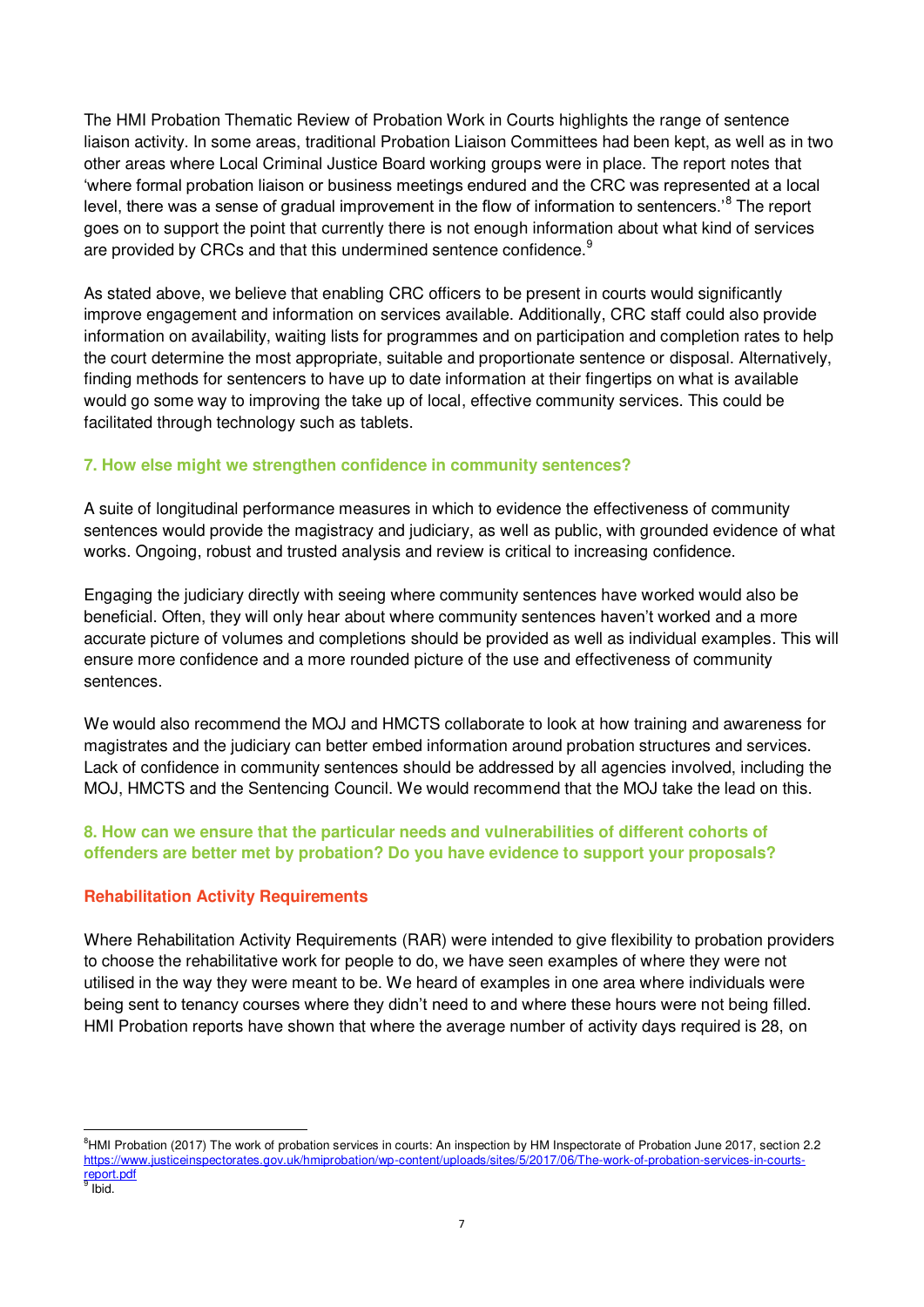average only 6 of these have been completed after 9 months.<sup>10</sup> We also know that the take up rate of CRC provided services is low.

The consultation document references the need to define more clearly the services that can be delivered as part of a RAR and to explore the use of output and outcome measures of interventions. We welcome the approach to measuring the effectiveness of what does and doesn't work, but would recommend that outcome measures are designed in a way that shows progress travelled and not static tick box or 'binary' outcomes.

## **Meeting the needs of vulnerable cohorts**

We welcome the identification of specific vulnerable cohorts in the consultation document that often require specialist probation services. Beyond Youth Custody research highlighted the importance of recognising diversity and how this should shape resettlement, where practitioners need to tailor resettlement interventions to individual need.<sup>11</sup> Voluntary sector providers have the knowledge, experience and expertise to deliver these high quality interventions and services for vulnerable cohorts and any new commissioning structures need to ensure that providers can deliver and maintain quality outcomes. Sustainable funding structures therefore need to be in place to ensure these can be accessed.

Previous guidance produced by NOMS (now HMPPS) to assist with CRC provision of effective services to those in vulnerable cohorts could be used as a basis for development and expansion, incorporating up to date information on what has worked in recent projects or areas.

#### **Accessing services linked to needs**

The new suggested 10 probation areas vary in size, with some spanning vast geographies and varieties of rural and urban areas. We know that the needs of individuals can shift over time, so structures will need to allow for services to evolve to meet need. A Dynamic Purchasing System could be used, for example, to allow for a high number of specific services to be accessed. We would also recommend a mechanism which could provide an ongoing review of service need, to involve all stakeholders including CRCs, NPS, voluntary sector providers and those using the services. We would suggest that an HMPPS senior lead should be responsible for overseeing continual needs assessments, coordinating the relevant agencies.

## **Co-design**

As referenced above, we believe that those individuals using interventions and services should play a key role in helping to inform what services are available based on need. The HMPPS senior lead in each area should play a key role in facilitating this ongoing assessment of need.

## **Women**

 $\overline{a}$ 

We welcome the Female Offender Strategy and it's overall aim to reduce the number of women going into custody. We know that, on average, most women in the criminal justice system commit less serious offences and often require support to address complex needs to help stop reoffending. Taking a

<sup>&</sup>lt;sup>10</sup> HMI Probation (2017) The Implementation and Delivery of Rehabilitation Activity Requirements

[https://www.justiceinspectorates.gov.uk/hmiprobation/wp-content/uploads/sites/5/2017/02/The-Implementation-and-Delivery-of-](https://www.justiceinspectorates.gov.uk/hmiprobation/wp-content/uploads/sites/5/2017/02/The-Implementation-and-Delivery-of-Rehabilitation-Activity-Requirements-V4.pdf)Rehabilitation-Activity-Requirements-V4.pdf

<sup>11</sup> Wright, S., McAteer, L., Francis, V. and Goodfellow, P. Recognising Diversity in Resettlement: a Practitioner's Guide: http://www.beyondyouthcustody.net/resources/publications/recognising-diversity-in-resettlement-a-practitioners-guide/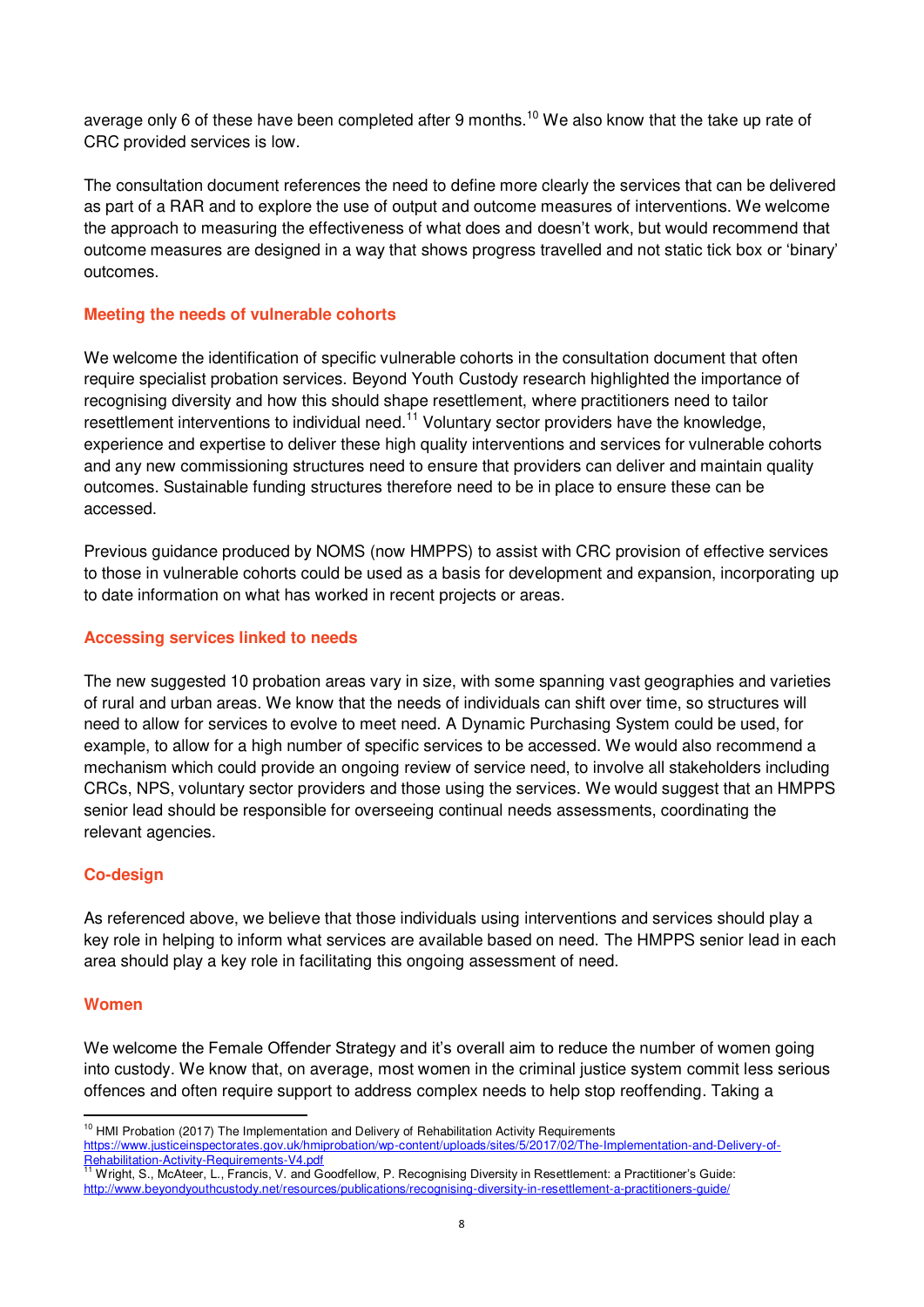completely new approach to this cohort is therefore welcome, avoiding the use of custodial sentences and ensuring ongoing, supported access to the right types of services.

Through our work in delivering the SWITCH project, helping women aged 16 and older with a range of health, social, financial, educational or housing needs to regain positive control of their lives, as well as providing supported housing, we understand the distinct needs of women that need different levels of support. Need for women specific services should be mapped, with service provision and delivery in direct response to this, on an ongoing basis. It is critical that funding for these services is sustainable and linked directly to need.

#### **Black, Asian and other non-white minority ethnic**

The Lammy Review made a number of recommendations and we are pleased to see that these will be incorporated into future services. As referenced above, we believe that the starting point for service provision should be mapping need, so the reference to looking at data more closely is welcome. The involvement of specialist and third sector providers is critical, as they are often the organisations that hold the expertise and experience of delivering services for the specific needs of those receiving rehabilitation and resettlement services. The MOJ should ensure that any commissioning structures facilitate the delivery of these services.

#### **Young adults**

Through our Beyond Youth Custody work and as a member of the Transition to Adulthood Alliance, we know the importance of a distinct approach is for young adults. A recent report that we published with Centrepoint, 'Have you got anybody you can stay with?' highlighted just one of the key barriers to effective resettlement - finding accommodation on release from custody. We know from our experiences that this group may require more support on release, and as above, need should be mapped to service provision, with commissioning structures to facilitate this.

## **9. How could future resettlement services better meets the needs of offenders serving short custodial sentences?**

We believe that the allocation of resources through the current CRCs and contracts have impacted upon the ability to deliver quality resettlement outcomes for those on any length of sentence. Those serving short custodial sentences may often have a number of underlying needs, such as homelessness or mental health issues, and it is critical that these are identified at the earliest possible opportunity. There is often not enough time to address these in custody, which can then lead to a revolving door of reoffending.

For those serving short custodial sentences, access to stable accommodation, welfare and identification is critical. Working with other government departments, including DWP and MHCLG, to review policies around accessing Universal Credit on release, is crucial.

Changes to the current contracts around enhancing these outcomes, due to start 01 April 2019, with mobilisation from January 2019 should go some way to ensure resettlement outcomes improve. However, we believe the early termination of current TR contracts, scheduled for some point during 2020, provides an opportunity to ensure that resettlement activities are appropriately funded, quality controlled and placed at the heart of probation provision.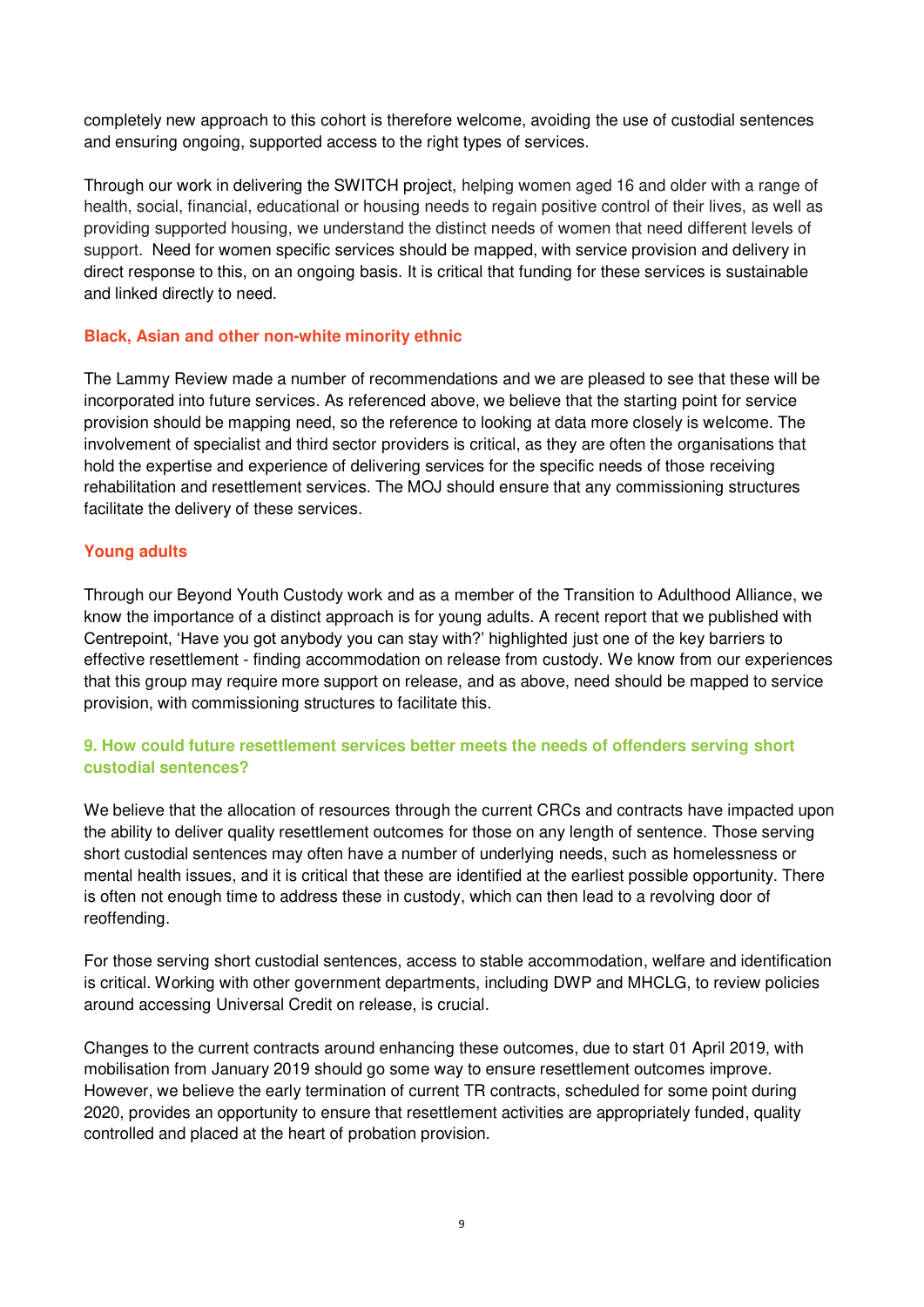#### **Integrated resettlement**

We believe that all resettlement planning and activity needs to be fully integrated across prison and probation systems. We support the introduction of Key Workers within the new OMiC model. We understand that the role of Supervising Officers is being piloted and may be subject to change. Our current understanding suggests that prison based offender managers will work with someone until they are released, whereby a community based Supervising Officer will then work with that individual in the community. The concern with this model is a lack of join up and seamless transition between prison based offender managers and community based Supervising Officers. We believe a more effective approach would be to allocate community based Supervising Officers to be involved at sentence stage, during sentence and all the way through the gate, and into the community. Not only would the structural elements of resettlement be secured more efficiently, through one single point of contact, but importantly, a relationship would be developed, supporting engagement and trust.

We support a reduction in the use of short sentences and the use of more effective community alternatives. However, where short sentences are still used, resettlement needs to be central to prevent the revolving door of reoffending, where release into the community presents a window of opportunity to focus on practical, social and welfare needs. The Beyond Youth Custody research clearly highlights the importance of a constructive, strengths based approach to resettlement support. This includes identifying obstacles and potential challenges and using personal resources, with support, to address these. Alongside this, there needs to be a focus on addressing vulnerabilities and risk issues that can lead to reoffending. Working with families, looking at life skills, finance, benefit and debt management are all critical pathways in reducing the risk of reoffending.

Even after a short time in custody, release to the community can be challenging and traumatic, particularly if employment, accommodation or relationships have been affected or lost as a consequence of incarceration. The use of Release on Temporary Licence will help to ease transitions into the community.

#### **Cross-departmental approach to resettlement**

As referenced in the consultation document (para 67) working across wider government departments is critical. Nacro have consistently argued for a cross-departmental approach to resettlement – there are significant barriers in finding accommodation, accessing benefits and critical health services. Without this provision, work done by probation services is limited. Working with MHCLG, DWP and others to improve access to these should be a priority for MOJ. We welcome the introduction of the Reducing Reoffending Board, and this approach needs to be embedded not just at Ministerial level, but replicated at lower and local levels. Many of the most crucial barriers to resettlement, such as access to accommodation, needs a robust response. The Homelessness Reduction Act will impose a new duty on prisons and probation to refer someone to the local housing authority, in order for them to provide support where that person is at risk of homelessness. We would urge the MOJ to work closely with MHCLG to review how this is working in practice.

#### **Friday prison releases**

Nacro recently produced a briefing outlining how Friday prison releases can impact upon someone's ability to access the critical services they need. In our experience, as well as that of the partners we work with, releasing someone on a Friday can mean a race against the clock, leaving some people without accommodation or crucial medication over the weekend. For those on short sentences, this may be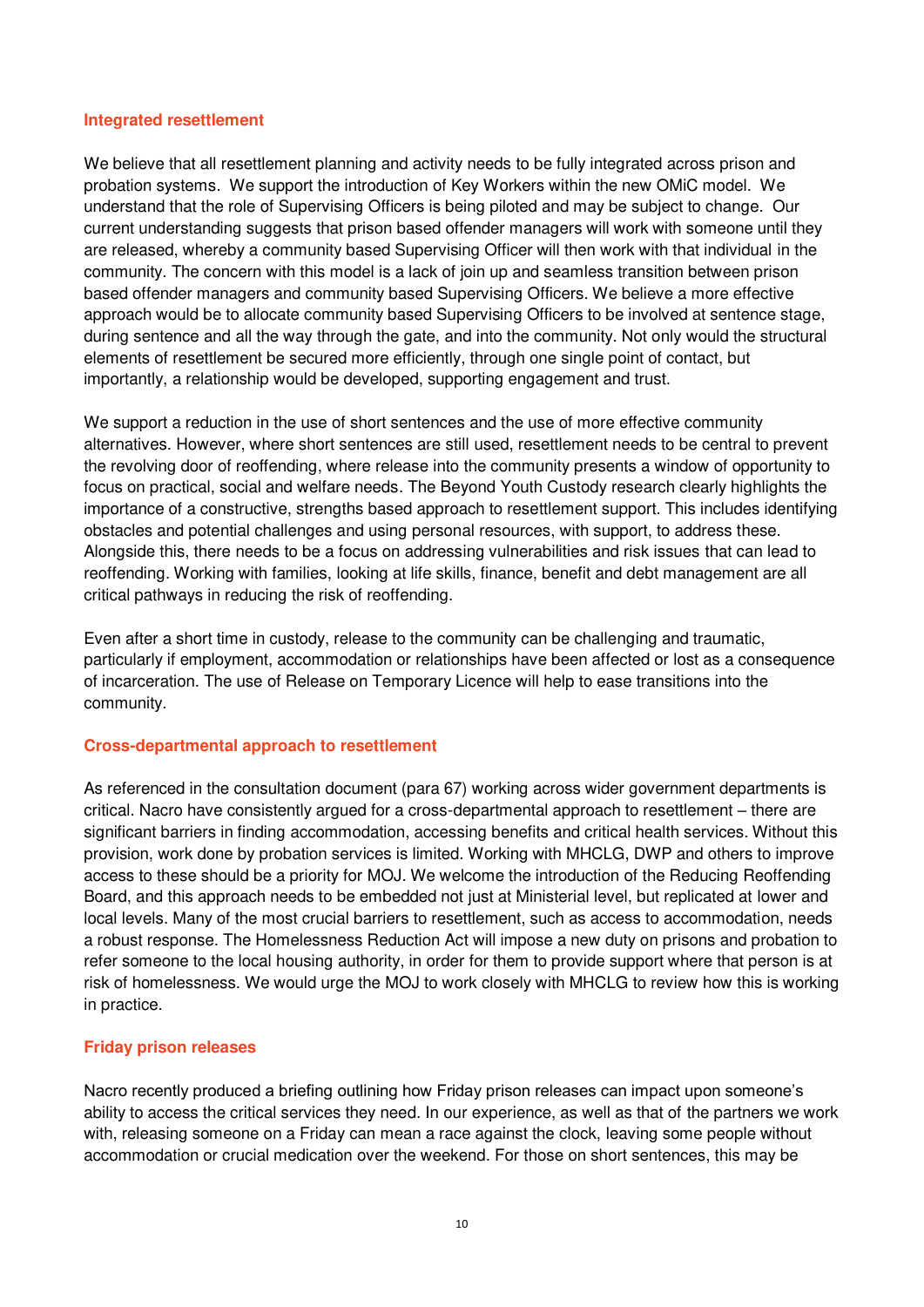exacerbated by a lack of time in custody to do any resettlement planning. We are currently collecting evidence on this from sector partners and organisations.<sup>12</sup>

# **10. Which skills, training or competencies do you think are essential for responsible officers authorised to deliver probation services, and how do you think these differ depending on the types of offenders staff are working with?**

The Beyond Youth Custody programme explored the relationship between young people and the resettlement practitioners working with them. The research found five key characteristics of working with young people that were central to effective resettlement outcomes. This includes practitioners being constructive, consistent and coordinated across services. The research also showed us that co-creating - with the young person and their family - individualised and person-centred resettlement plans was critical. This underpins the personal support that goes along side structural resettlement support, such as access to education, training or accommodation.<sup>13</sup> We believe that these are equally applicable and transferrable to Supervising Officer roles in order to promote the shift in identity, towards desistance and ultimately stop reoffending.

Additionally, as part of our response to this consultation, we spoke to Nacro service users in custody to understand what, as those using probation services, they felt were the essential skills and competencies that Supervising Officers should have. They told us that relatability was the main feature they found most important. Being able to understand someone's circumstances, their starting point and vulnerabilities is also essential and staff having lived experience was an important competency/element of the role. We believe HMPPS could put more mechanisms in place to incentivise people to undertake probation roles where they have had experience of the criminal justice system. However, our experiences through the Nacro Resettlement Advice Service have highlighted how many employers are still reluctant to employ people with a criminal record. Nacro have consistently called for fundamental reform of the criminal records regime, through consultation with the sector, which would unblock some of the barriers for people with criminal records to access more employment opportunities.

Linking to question 8 on working with vulnerable cohorts, this should be taken into account when considering the skills and abilities needed for staff working with large groups of individuals, all of whom have specific starting points, vulnerabilities and needs.

## **11. How would you see a national professional register operating across all providers – both public and private sector, and including agency staff – and what information should it capture?**

We recognise that professionalisation could be a positive way to recruit and retain quality probation staff. From our experiences, we have seen a large churn of staff in the current supply chain which is not only costly but also damages the quality of the work that can be done.

Retaining staff is a critical element of success of services that work by establishing consistent and supportive relationships. A professional register could help professionalise, track and improve standards, help map-out clear career progression pathways for staff and show that the individual has gained experience, knowledge and awareness in particular areas or specialisms, for example.

<sup>12</sup> <https://www.nacro.org.uk/policy-and-research/end-Friday-releases/>

<sup>&</sup>lt;sup>13</sup> Hazel, N., Goodfellow, P., Liddle, M., Bateman, T., and Pitts, J (2017) Now all I care about is my future: Framework for the effective resettlement of young people leaving custody. London: Beyond Youth Custody, p. 11-13. Available at: [http://www.beyondyouthcustody.net/wp-content/uploads/Now-all-I-care-about-is-my-future-Supporting-the-shift-a-summary.pdf.](http://www.beyondyouthcustody.net/wp-content/uploads/Now-all-I-care-about-is-my-future-Supporting-the-shift-a-summary.pdf)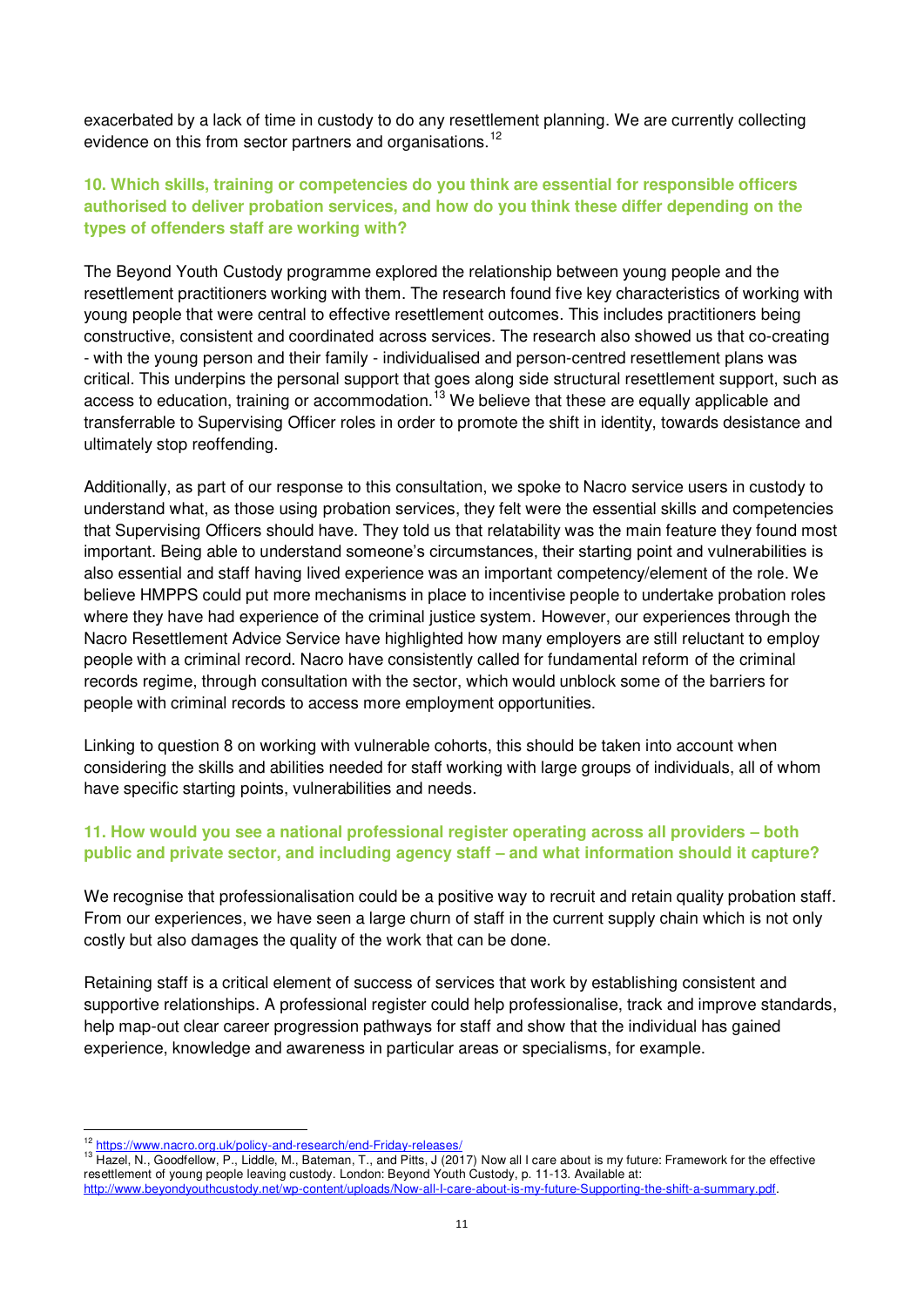In the youth justice sector, a Youth Justice foundation degree has been a positive step towards professionalisation, recognising the distinct skills of youth justice practitioners. The same approach could be applied to adult probation staff. On-going and accredited continuous professional development would also be an effective way of attracting and retaining a talented workforce, whilst also ensuring that staff had the right skills and knowledge to support the people they work with.

# **12. Do you agree that changes to the structure and leadership of probation areas are sufficient to achieve integration across all providers of probation services?**

We support the alignment of NPC and CRC regions to a certain extent, however there are still more probation areas (10+ Wales) than current NPS regions (7). This will not, therefore, mean direct alignment, and therefore will be likely to cause some disruption in both the NPS and across CRCs. More clarity is needed over how these regions will align with courts, prison, PCC and CPS regions.

As referenced in our answer to question 8, the areas suggested are very large – and in some cases, will incorporate very different areas and needs for services. We therefore welcome that there will be one accountable HMPPS lead for each region. The role of this lead could involve being responsible for ensuring the right services are commissioned in each area, working with NPS, CRCs and other commissioners and being accountable to central government. It should also involve managing mechanisms for information sharing across agencies to ensure coordination and join up.<sup>14</sup> We believe that a lot more work is required to align all of the department and agencies involved in the criminal justice system at local levels.

## **13. How can probation providers effectively secure access to the range of rehabilitation services they require for offenders, and how can key local partners contribute to achieving this?**

Any proposed structure needs to include a breadth of easily accessible local suppliers to ensure that all needs, such as substance misuse, mental health and ETE training, are met. There needs to be flexibility about how these services are procured – as referenced in the consultation document, the idea of the rate card, with CRCs creating local supply chains of providers, seemed attractive but did not work. We saw a low take up of services by the NPS and this mechanism clearly did not work the way it was intended.

Linking up local services such as housing, community mental health and substance misuse services is critical and the role of the HMPPS senior leader could be a way to ensure this happens effectively. However, given the new large proposed probation areas this will mean liaising with multiple Health and Wellbeing Boards and various other commissioning bodies. Creating a mechanism in which to keep all local partners involved in mapping service need on an ongoing basis is crucial.

One approach could be to have pots of personal funding that follows the individual in order to purchase services for specific needs, such as ETE training. This would enable an individualised, coordinated approach to resettlement, targeting specific needs. These could be configured to personal health budgets used by the NHS. This is an amount of money to support health and wellbeing needs, planned and agreed between the individual and the local NHS team. It is not new money, but is money spent differently to meet personal needs. We would recommend that this approach is considered to ensure people receive co-created, personalised resettlement planning and access to services.

<sup>&</sup>lt;sup>14</sup> We have referred to the HMPPS senior lead role throughout our response – we support the principle that there should be HMPPS accountability and coordination in each of the new suggested areas, however this should be carefully considered, as a single role would not be able to cover all of the suggested roles and duties required to ensure true accountability and coordination.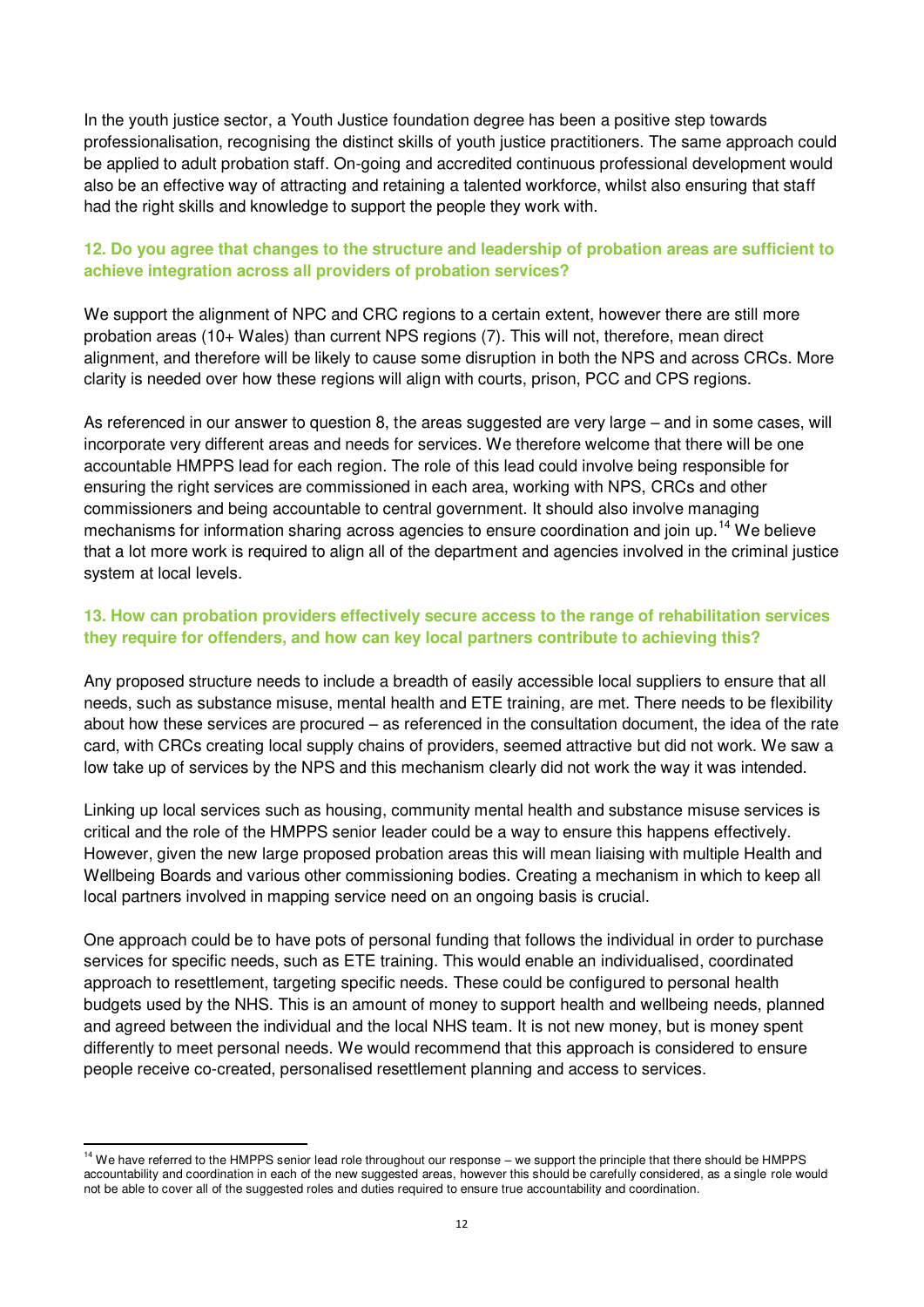There are a number of voluntary sector providers that have experience of delivering services across the system and understand how the key parts of resettlement fit together, such as accommodation, ETE and support needed around finding these. For example, we are currently bidding, with Novus, to provide innovative approaches to delivering education in custody and linking to local employment opportunities, building on the work we already do in Medway Secure Training Centre. Working across strands of resettlement, including Through the Gate, supported housing and education in custody, means we fully understand the need for a seamless service to deliver these.

# **14. How can we better engage voluntary sector providers in the design and delivery of rehabilitation and resettlement services for offenders in the community?**

We know that voluntary sector providers often hold the core knowledge and experience of providing effective resettlement services and have the expertise to provide sustainable, positive outcomes for the people they work with. Earlier this year we wrote to the Minister around different suggested models, including Community Interest Companies, where by voluntary sector providers take more of a lead in delivery and work with other organisations to come together to deliver social change.

We firmly believe that voluntary sector providers should be central to discussions around new structures of probation, to ensure their services can be accessed and any barriers to this are removed. In our evidence submitted to the Justice Select Committee on their inquiry into TR, we stated the decision not to mandate supply chains should be reversed.<sup>15</sup> With the right framework around it, this would ensure the voluntary sector can meaningfully provide its experience and expertise to engage underserved groups. CRC owners should generate the infrastructure to enable voluntary sector organisations to innovate and deliver cost effective solutions in resettlement work. A suggested model could be one in which the voluntary sector deliver the front line work and the primes focus purely on infrastructure.

Another approach to ensure voluntary sector providers are involved in co design and delivery would be a minimum of delivery spend (net of costs of IT/buildings) on voluntary sector providers. However, this would need to be carefully considered to ensure this was not done in a tokenistic fashion and was aligned to the specific needs of that probation area.

Publishing information on who is involved in CRC supply chains may also help to encourage voluntary sector involvement through transparency.

Practical barriers for example, the introduction of the bureaucratic Industry Standard Partnership Agreement (ISPA) blocked many small providers from being part of TR. This had a significant impact upon the types of specialist services that were available. These also need to be considered in the context of the larger frameworks of CRC ownership and supply chains.

There are a number of models that could be considered to facilitate access to a wide range of services needed. As referenced in the consultation document (para 99), a Dynamic Purchasing System model, similar to that being used in the Prison Education Framework model, could be considered as an effective way to provide access to specialised services, with mandation of voluntary sector services. Central to any supply chain model should be ensuring access for all sizes of voluntary sector providers, such as making contracts an appropriate length to ensure business sustainability. A mechanism of ongoing review around the types of services needed and accessed is also essential. A Dynamic Purchasing System model that did not create onerous or overly bureaucratic processes for providers could facilitate this.

<sup>15</sup>[http://data.parliament.uk/WrittenEvidence/CommitteeEvidence.svc/EvidenceDocument/Justice/Transforming%20Rehabilitation/written/7](http://data.parliament.uk/WrittenEvidence/CommitteeEvidence.svc/EvidenceDocument/Justice/Transforming%20Rehabilitation/written/73965.html) [3965.html](http://data.parliament.uk/WrittenEvidence/CommitteeEvidence.svc/EvidenceDocument/Justice/Transforming%20Rehabilitation/written/73965.html)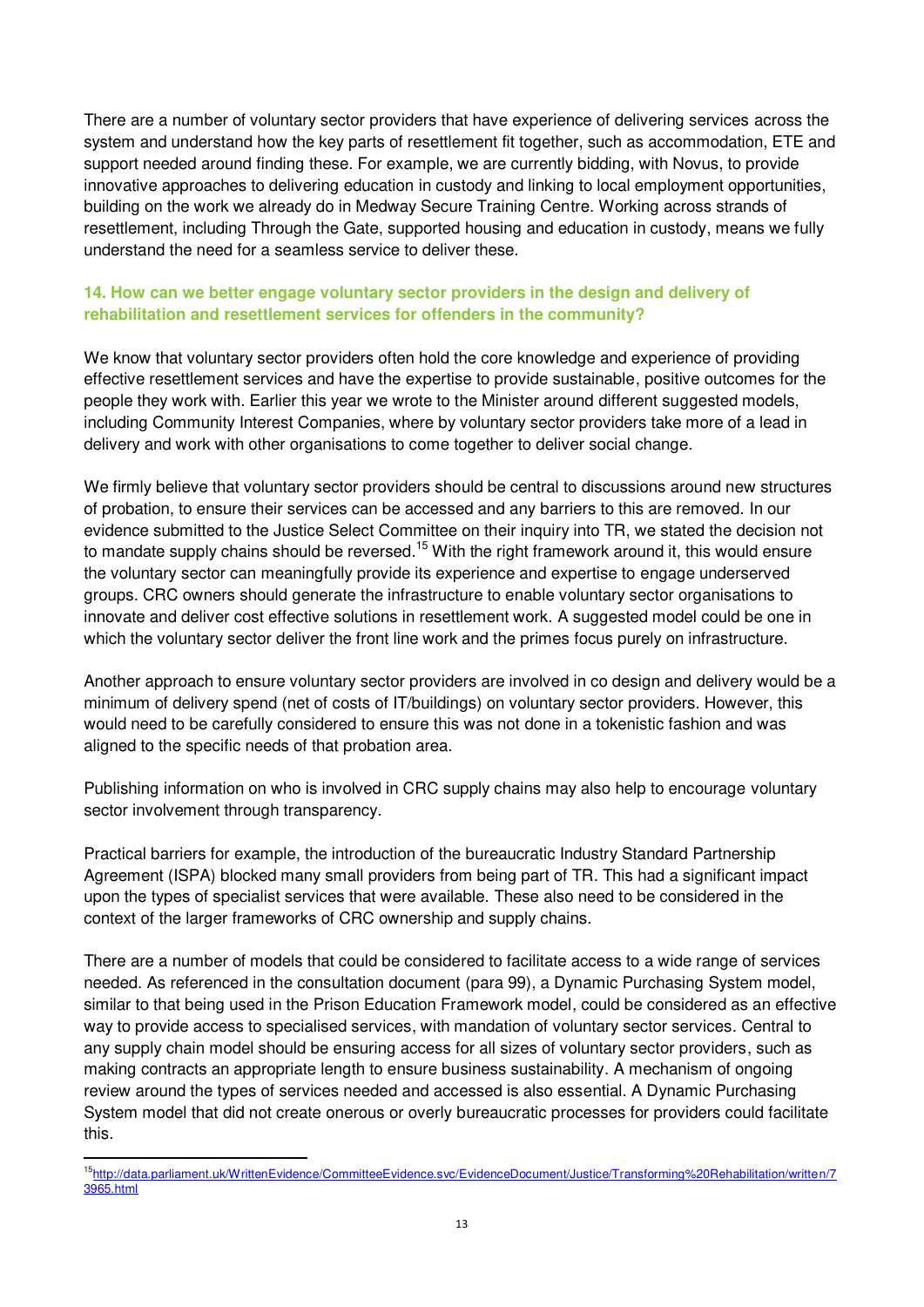Current engagement with the voluntary sector through the Reducing Reoffending Third Sector Advisory Group, on which Nacro sits, goes some way to provide high level engagement. However, we would argue that this should be replicated at local levels and part of the HMPPS senior lead role could include responsibility for this. Ongoing review of what is and is not working at a local level, including cocommissioning and regular needs assessments would ensure resettlement needs are met more efficiently and effectively through co design with service users and providers. Voluntary sector partners need to be central to these discussions.

# **15. How can we support greater engagement between PCCs and probation providers, including increased co-commissioning of services?**

There are a number of pockets of good practice where PCCs already effectively co-commission and/or work with CRCs to deliver services. We currently deliver in Northamptonshire, where the PCC funds a rent deposit bond scheme for people leaving custody who need support. This is effective in alleviating one of the main barriers to accessing the private rented sector. However, these kinds of schemes do not consistently exist across all areas.

While some PCCs do a lot of work with CRCs already, some may require more incentive to do so. As elected officials they are voted in to work against their five year Police and Crime Plans, we would suggest that probation providers should be feeding into the creation of Police and Crime Plans at the earliest opportunity to ensure buy in and more chance of co-commissioning services on a larger scale. However, the five year cycle of these roles should be considered as this could mean less sustainable commissioning and funding.

We would also recommend that part of the role of the HMPPS senior lead would be to pull together all the strategies and plans of local criminal justice system agencies to identify key issues, priorities and joint working.

There is also a role for the MOJ to have continuous joint working with bodies such as the APCC to educate and raise awareness of the importance of join up between PCCs and probation providers.

# **16. How can we ensure that arrangements for commissioning rehabilitation and resettlement services in Wales involve key partners, complement existing arrangements and reflect providers' skills and capabilities?**

Greater integration between prison and probation services is welcome, especially in areas such as consistency around information sharing and needs assessment. However, we would stress that these new delivery arrangements, and the provision of additional services on top of the direct NPS delivery, takes into account the significant differences of the area. Wales incorporates many economical and geographical differences.

From our own experience of working in Wales through our supported housing delivery, we know that provision will vary greatly depending on the area of the country. In rural and often isolated areas for example, links with local community-based supply chain partners are crucial. As we have stated previously, a one-size-fits-all approach cannot be applied to large areas that will have different needs and economic landscapes. An inclusive commissioning process, based on needs assessments of the various areas of the country will be critical to ensuring more specialised providers are not excluded. This model should showcase fundamental engagement with the voluntary sector. Similarly, join up with local commissioners across health, for example, is essential.